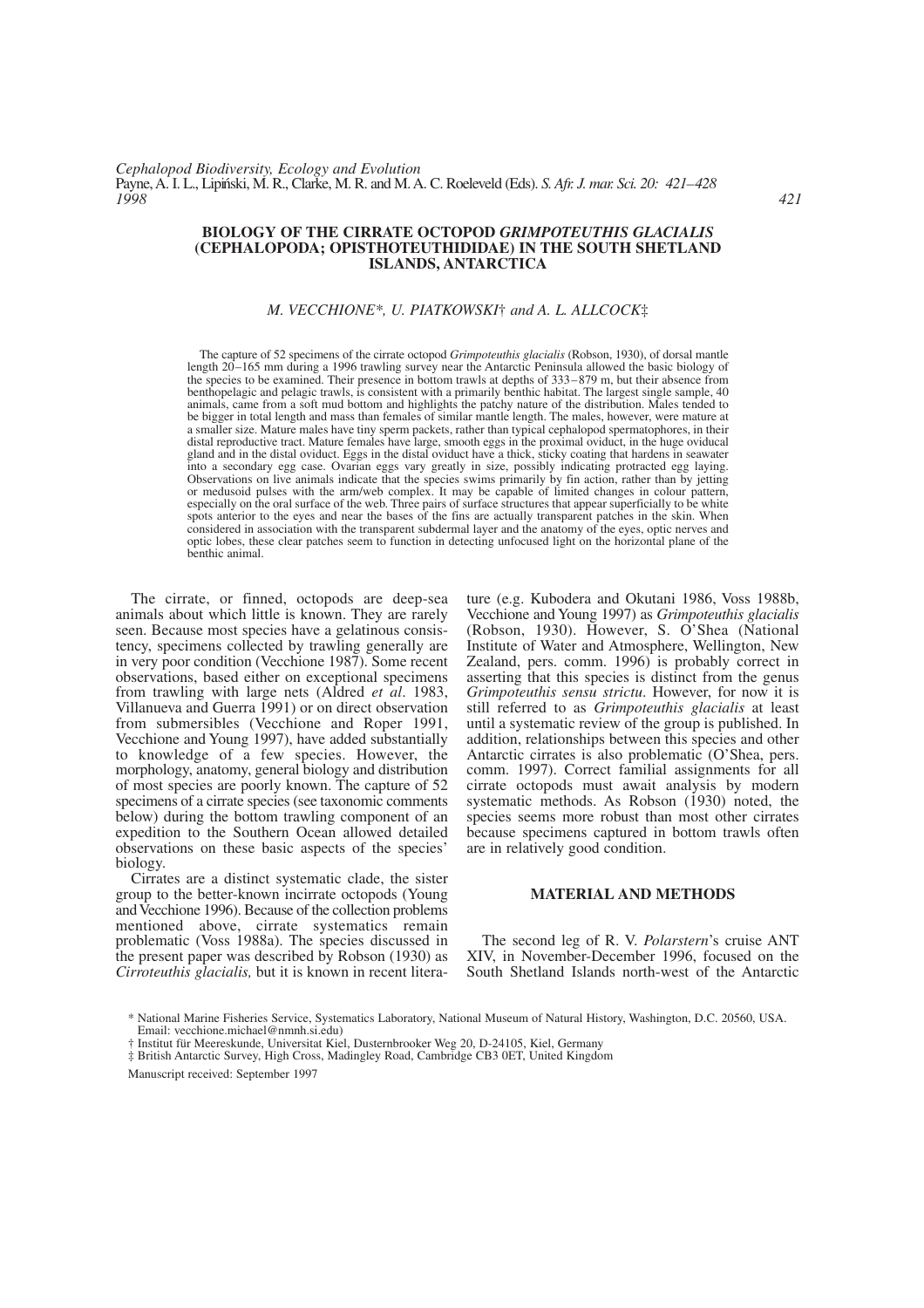### *422 Cephalopod Biodiversity, Ecology and Evolution South African Journal of Marine Science 20*



Fig. 1: Scatterplot of total length against dorsal mantle length (measurements taken from freshly dead material) for *Grimpoteuthis glacialis* collected on R.V. *Polarstern* Cruise ANT IV/2

Peninsula. One research component of the cruise was a fisheries survey using bottom trawls of commercial size (47 m headrope, 12 mm mesh codend liner). Sampling was conducted at 40 stations around Elephant Island, based on a stratified random survey design in depths to 500 m. A transect of stations at depths of 400, 600, and 800 m north-west of King George Island also was sampled twice with the same gear. The same transect was sampled with a large benthopelagic net (approximate mouth opening:  $18 \times 18$  m, 12 mm mesh codend liner), fished day and night both very close to the bottom and higher in the water column. Additional bottom samples were collected at various depths between 98 and 3 213 m with an Agassiz beam-trawl  $(1 \times 3$  m mouth, 4 mm codend mesh), and a grid of stations was sampled both day and night with an RMT 1+8 midwater trawl.

All cephalopods were retrieved from all samples. Live cirrates were observed and photographed in aquaria. Prior to dissection, they were relaxed and killed in iced freshwater. Freshly dead material was used to measure dorsal mantle length (*DML*) and to determine sex and maturity. As described below, males were considered to be mature if sperm packets similar to the spermatophores described for *Opisthoteuthis* by Villanueva (1992) could be seen in the accessory sexual organs. Mature females had eggs in the oviduct.



Fig. 2: Photograph of accessory reproductive organs of a mature male *Grimpoteuthis glacialis*, showing sperm packets (SP) and terminal organ (TO)

Immature animals of both sexes were those not meeting the criteria above, but whose sex could be distinguished macroscopically. Animals in which the sexual organs had not developed sufficiently for males to be separated from females were categorized as juveniles. Most specimens were weighed and total length was determined as well. Other observations, such as arm and fin lengths, sucker counts and sexual and other internal anatomy were recorded for small subsamples as time permitted.

Several very small specimens were fixed in 4%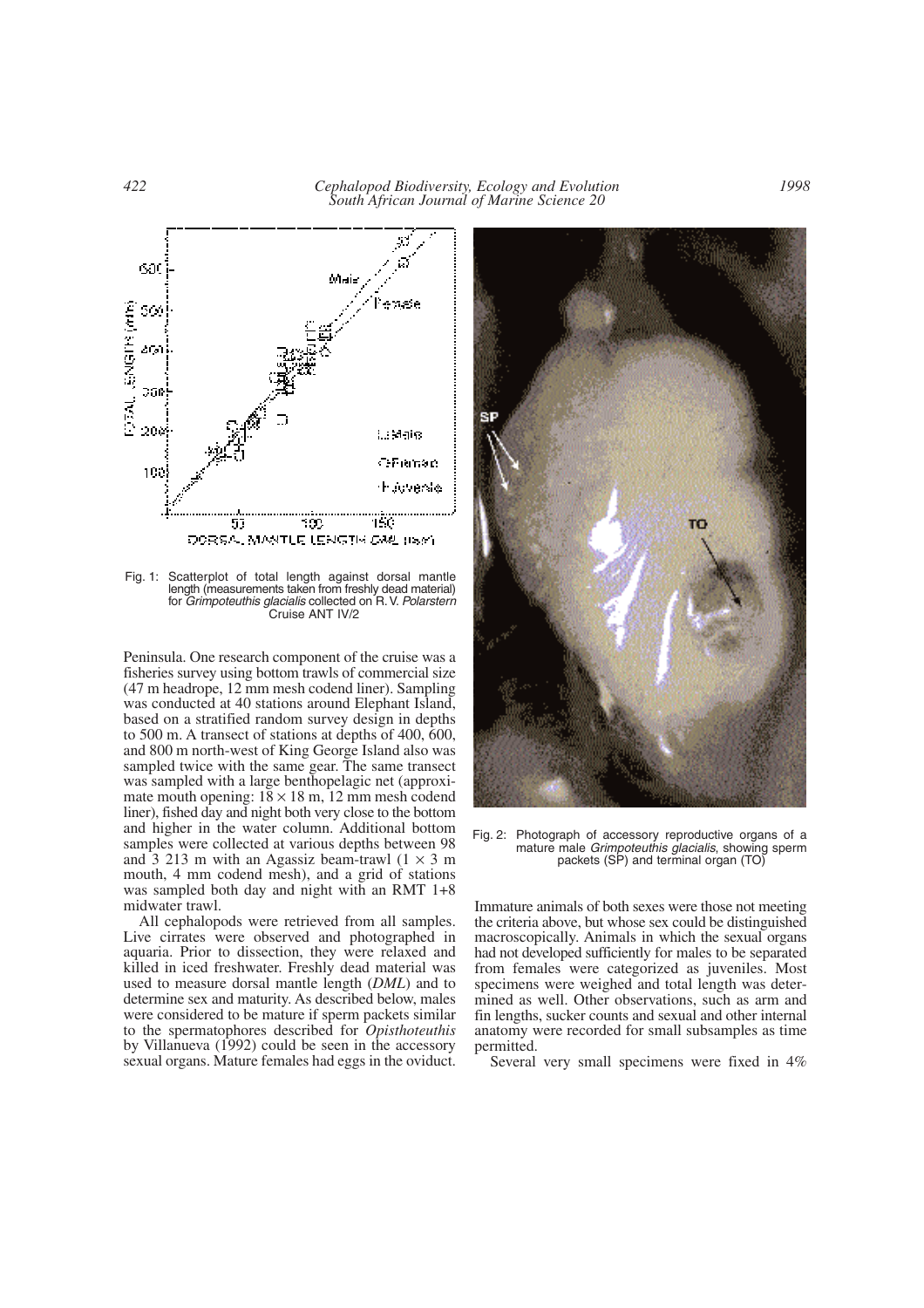

Fig. 3: (a) Lateral view of *Grimpoteuthis glacialis,* showing orientation of clear patches and eyes as the animal sits on the bottom, fin displaced upwards from normal resting position (see Fig. 5b); (b) Lateral view of eye, showing dorso-ventral compression; (c) Dorsal view of eye, showing optic nerve bundles inserted along the horizontal midline of the proximal surface of the eye, the outer capsule of muscle and connective tissue indicated by a dashed outline showing clear areas anterior and posterior to the lens; (d) Dorsal view of internal anatomy, the outer capsule of the eye and the dorsal white body removed on left side, dashed lines over the digestive gland showing the extent of the dorsal mantle cavity; (e) Male reproductive anatomy, ventral view; (f) Female reproductive anatomy, ventral view (Abbreviations – AO, accessory organs; B, brain; BM, buccal mass; CA, clear area; COE, coated oviducal egg; CP, clear patch; DG, digestive gland; DO, distal oviduct; DOG, distal oviducal gland; E, eye; Oes, oesophagus; F, fin; FC, fin cartilage; FRM, fin retractor muscles; GT?, glandular tissue?; I, iris; L, lens; N, nerve; O, ovary; OA, opaque area of muscle and connective tissue; OE, oviducal egg; OL, optic lobe; ONB, optic nerve bundle; PO, proximal oviduct; POG, proximal oviducal gland; S, stomach; SD, sperm duct; SG, salivary gland; Sh, shell; StG, stellate ganglion; T, testis; TO, terminal organ; WB, white body)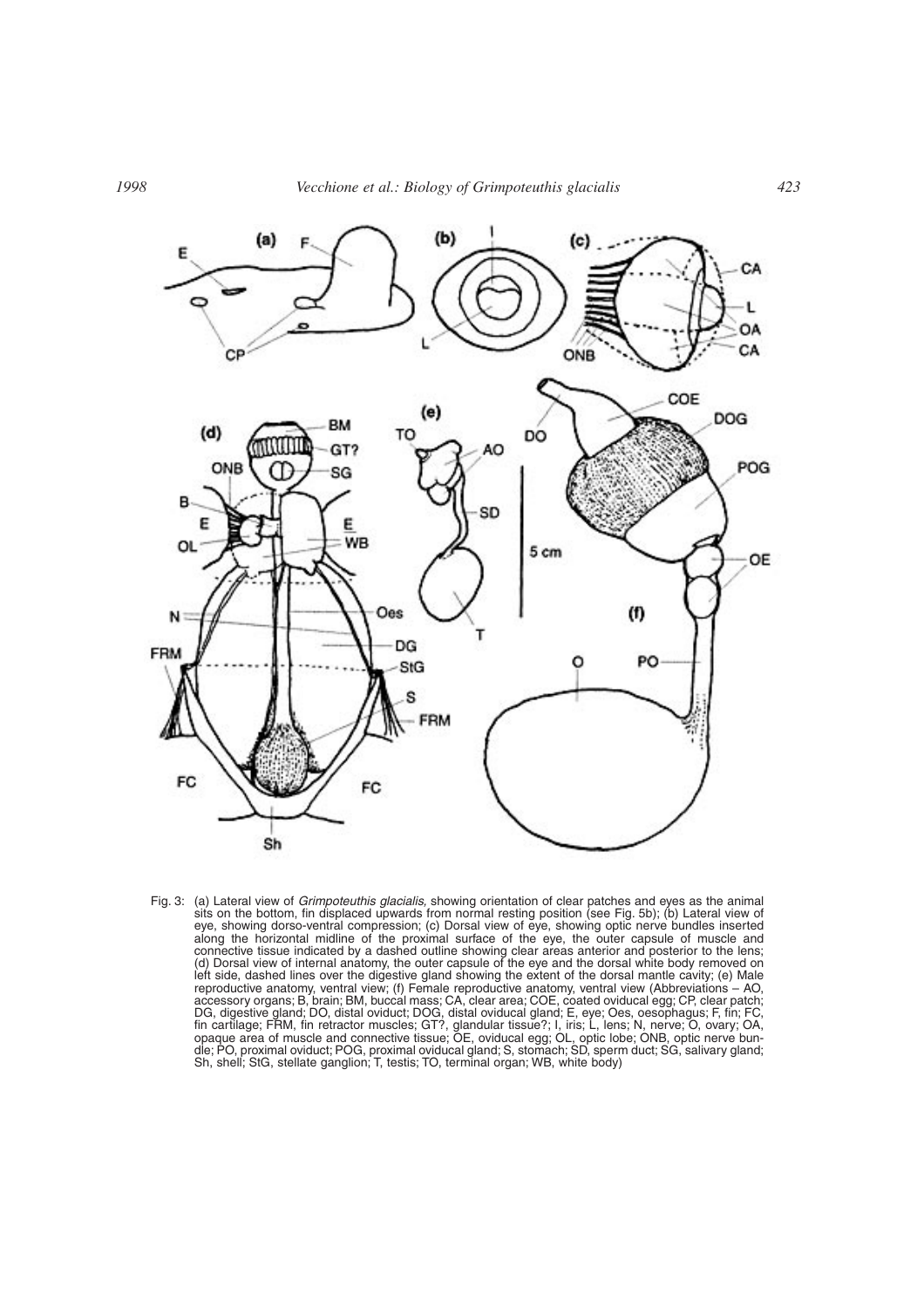formadehyde in seawater. Because of limited facilities aboard for formalin fixation of large animals, a mature male and female were frozen for subsequent fixation and archival as taxonomic vouchers after the conclusion of the cruise.

## **OBSERVATIONS**

*Grimpoteuthis glacialis* was the only cirrate octopod collected. Although a few of the animals seemed to be more flaccid than average, no taxonomic characters could be found to distinguish them from the rest. All of the flaccid specimens were in poor condition and either were very small or came from longer than usual tows. It is therefore concluded that the flaccid condition resulted from net damage and that all cirrate specimens were conspecific.

Of 2 640 cephalopods collected during the cruise, 52 were *Grimpoteuthis glacialis*. All of those were collected by the large bottom trawl used for the fisheries survey. Size range was 20-165 mm *DML*, mean *DML* 79.3 mm, *SD* 31.8 mm and median *DML* 80 mm. Dorsal mantle length is the standard measurement of overall size for cephalopods, but for some octopods it is a small percentage of total length and can be extremely variable. For *G. glacialis*, *DML* appears to be a reliable indication of overall size because it exhibits a close linear relationship with total length throughout the size range examined (Fig. 1). Total length tended to be slightly longer in relation to *DML* for males than for females, although the difference is not statistically significant. Because the dorsal arms are the longest (arm formula  $I > II > III > IV$ ), c. 2.6–2.8 times *DML* or 68–70 % of total length, this relationship also indicates low variability in length of the long dorsal arms.

Rather than the large complex spermatophores typical of most cephalopods, mature males of this species have tiny sperm packets superficially similar to the spermatophores described by Villanueva (1992) for the cirrate *Opisthoteuthis*. The sperm packets are found in the distal, or terminal, organs of the male reproductive tract (Fig. 2). Based on this criterion, 21 mature males were identified.

Only four mature females were collected. Mature females have a single oviduct with a huge oviducal gland, which approaches the size of the ovary (Fig. 3f). The numerous ovarian eggs vary greatly in size. A mature female (*DML* 110 mm, mass 1 170 g) had about 36 eggs of the largest size  $(10\times16$  mm) in her ovary along with many smaller eggs. The largest ovarian eggs were all characterized by longitudinal lines, probably equivalent to the follicular folds found on



Fig. 4: Scatterplot of *Grimpoteuthis glacialis* mass against dorsal mantle length, with power curves fitted to show general trends in the data

the ovarian eggs of incirrate octopods. Two eggs, also  $10\times16$  mm but lacking the longitudinal lines, were found in the proximal oviduct near the oviducal gland. A single egg in the distal oviduct appeared to be larger  $(14\times21 \text{ mm})$  but was covered with a thick sticky coating. After 10 minutes in seawater, the coating was no longer sticky, but cemented the egg firmly to the bottom of a plastic petri dish. When the coating was removed from the distal egg, it was the same size as eggs from the proximal oviduct. The colour of the viscous fluid inside the distal egg was light yellow; no embryonic development was noted. One egg was located inside the oviducal gland and also was coated with a secretion, presumably from the oviducal gland. The reproductive tract of another mature female (*DML* 130 mm, mass 3 880 g) was essentially the same as described above, except that the egg in the distal oviduct was slightly longer  $(14 \times 22 \text{ mm})$  and the coating appeared to form a stalk, not homologous with the stalked chorion of incirrate octopods. Two smooth eggs were present in the proximal oviduct and one in the oviducal gland in addition to the one coated egg in the distal oviduct. Another female (*DML* 165 mm, mass 4 100 g) differed only in having six smooth eggs in the proximal oviduct.

Developing reproductive tracts are visible even in very small specimens, but the sex is not distinguishable without magnification at a *DML* less than c. 45 mm. Males appear to mature at a smaller size (75 mm *DML*) than females (100 mm *DML*). Sexual maturation seems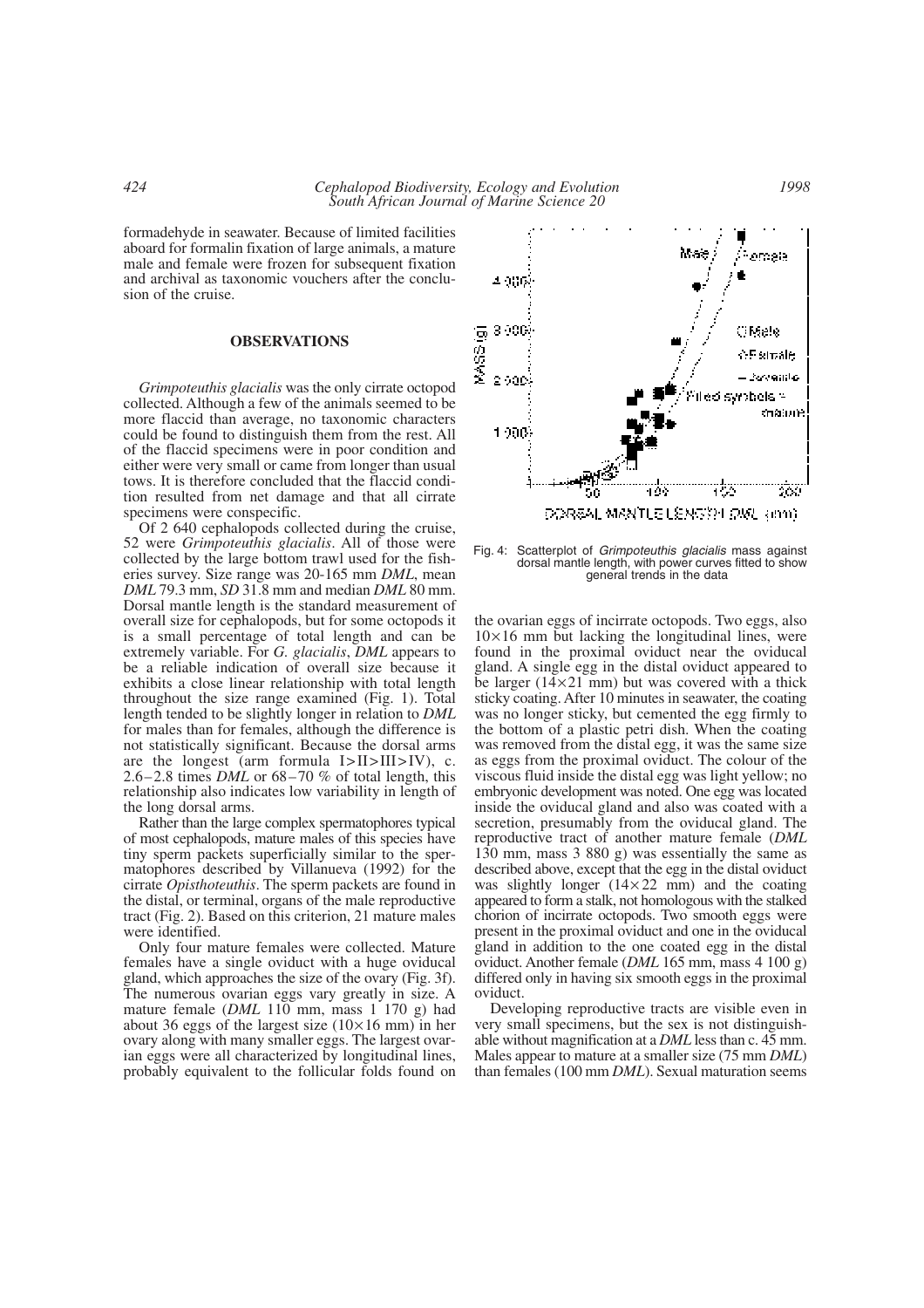to be a period of rapid gain in mass, especially for males, which tend to outweigh females of similar size (Fig. 4). This disparity of mass is not just because males have greater total length. They also appear more robust, with thicker, more muscular arms. In the two largest specimens examined, which have the same *DML*, the diameter of the dorsal arms of the male is twice that of the female (60 v. 30 mm). Male arm length in this pair only exceeds that of the female by  $<6\%$ .

The digestive tract of the animals generally matches the description given by Vecchione and Young (1997). Those authors did not locate the posterior salivary glands, but assumed them to be within the buccal mass, as has been reported for other species of *Grimpoteuthis*. On a male of 100 mm *DML,* a ring of tissue that appeared to be glandular was observed on the buccal mass, anterior to what appear to be the anterior salivary glands (Fig. 3d). It is possible that this glandular tissue is homologous with the posterior salivary glands of other cephalopods, or it may be similar to the glandular tissue that Vecchione and Young (1997) found in the lips of the cirrate *Stauroteuthis syrtensis*.

A bilobed digestive gland has been suggested to be an important taxonomic character for cirrates (O'Shea, pers. comm.). The stomach sits in a depression in the dorsal posterior region of the digestive gland that makes this gland appear bilobed (Fig. 3d). However, internal indication of a bilobed structure to the digestive gland was not found. Beaks of five animals were examined and they differed from beaks examined by Kubodera and Okutani (1986) in that they were not "very weak and not fully chitinized". However, because the specimens described by Kubodera and Okutani (1986) came from a distant location, it is possible that the differences in beaks may represent variability between populations or species. The few stomachs that were opened either were empty or contained fragments of unidentified crustaceans.

The general colour of the animals was reddishpurple. Although the pigment is not organized into discrete chromatophores, colour pattern varied somewhat. On some live animals, the oral surface of the web was uniform in colour, slightly darker than the aboral surface. On others, the oral web pigment was concentrated onto the medial portion of each web segment, forming light and dark bands around the web (Fig. 5a). The colour of the suckers and cirri contrasted with that of the adjacent web, always lighter than the dark areas of the web but darker (cirri) or highlighted with darker surrounding tissue (suckers) than the lightcoloured web bands. One individual, a mature male of 100 mm *DML*, had puckered the aboral skin on the arms, concentrating pigment into darker spots than the aboral web. Those dark spots were particularly prominent along the proximal  $2/3$  of Arm Pairs III and

IV. The spots appeared to result from contraction of localized skin muscles.

Particularly noteworthy in the colouration of *Grimpoteuthis glacialis* are paired discrete patches in the skin that appear superficially to be white spots (Fig. 5b). Although often overlooked in studies of cirrate morphology, such patches have been referred to (O'Shea pers. comm.) as "areolar spots." On closer examination, these patches proved to be transparent, i.e. devoid of pigment. The species has three pairs of these transparent skin patches, one anterior to the eyes, one at the anterior base of the fins, and a pair of smaller patches on the ventrolateral mantle located ventral to the patch at the fin base (Fig. 3a). The sizes of all patches varied, even among specimens of similar size. Because these clear patches might somehow be involved in photoreception, considerable time was devoted to dissection of fresh specimens, looking for potential extraocular photoreceptors associated with the location of the patches. No unambiguous evidence of any such receptors was found. The two pairs of patches on the mantle are dorsal and ventral to the location of the stellate ganglia, which in this species is at the anterior tips of the shell (Fig. 3d). Extraocular photoreceptors are unknown in cirrates, but in incirrate octopods they are located in the vicinity of the stellate ganglia (Fig. 3d). What appeared to be a second large ganglion was found in one specimen near the stellate, but it was not pigmented, as might be expected of a photoreceptor. Similarly, a nonpigmented ganglion on the aboral surface of Right Arm II was found beneath the patches anterior to the eyes on one specimen. No such ganglion was found on the left arm of that specimen or on any arm of any other specimen.

During the course of the dissections, an alternative hypothesis about the function of these clear skin patches was developed. When the animals are sitting on the bottom, as it is believed they do most of the time (see Discussion), the oral surface is downwards but the anterior-posterior axis of the head and mantle is parallel to the bottom. The clear patches anterior to the eye and at the base of the fin are on a horizontal plane with the eye (Fig. 3a). The eyes of *G. glacialis* are dorso-ventrally compressed and 33% longer on this horizontal plane than on the vertical, although the lens is spherical (Fig. 3b). Gaps in the muscles and connective tissue around the eye exist anterior and posterior to the lens (Fig. 3c). Unlike most octopods, the optic nerves of *G. glacialis* are organized into about nine bundles aligned along this same horizontal plane between the flattened eye and the flat, kidney-shaped optic lobe of the brain (Fig. 3c, d). Another pecularity of the species is that the "white bodies" of the optic tract are joined to each other dorsal to the brain (Fig. 3d). The impression from this entire optic assemblage is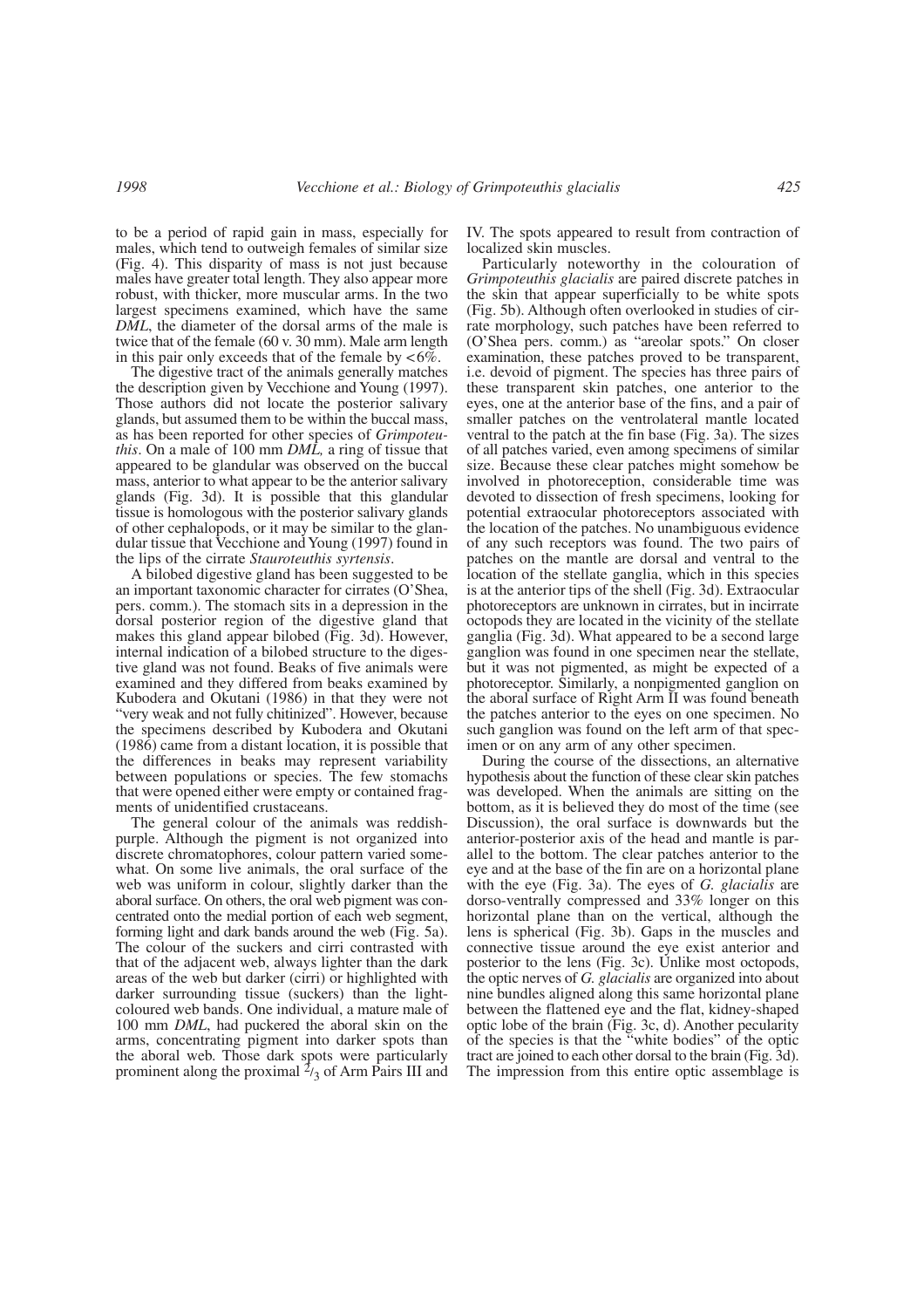

Fig. 5: Photographs of (a) oral surface of web on *Grimpoteuthis glacialis* with pigment concentrated to form dark and light bands, (b) dorsolateral surface of a live *G. glacialis* showing clear patches (arrows) in skin that appear to be white spots anterior to the eyes and at the bases of the fins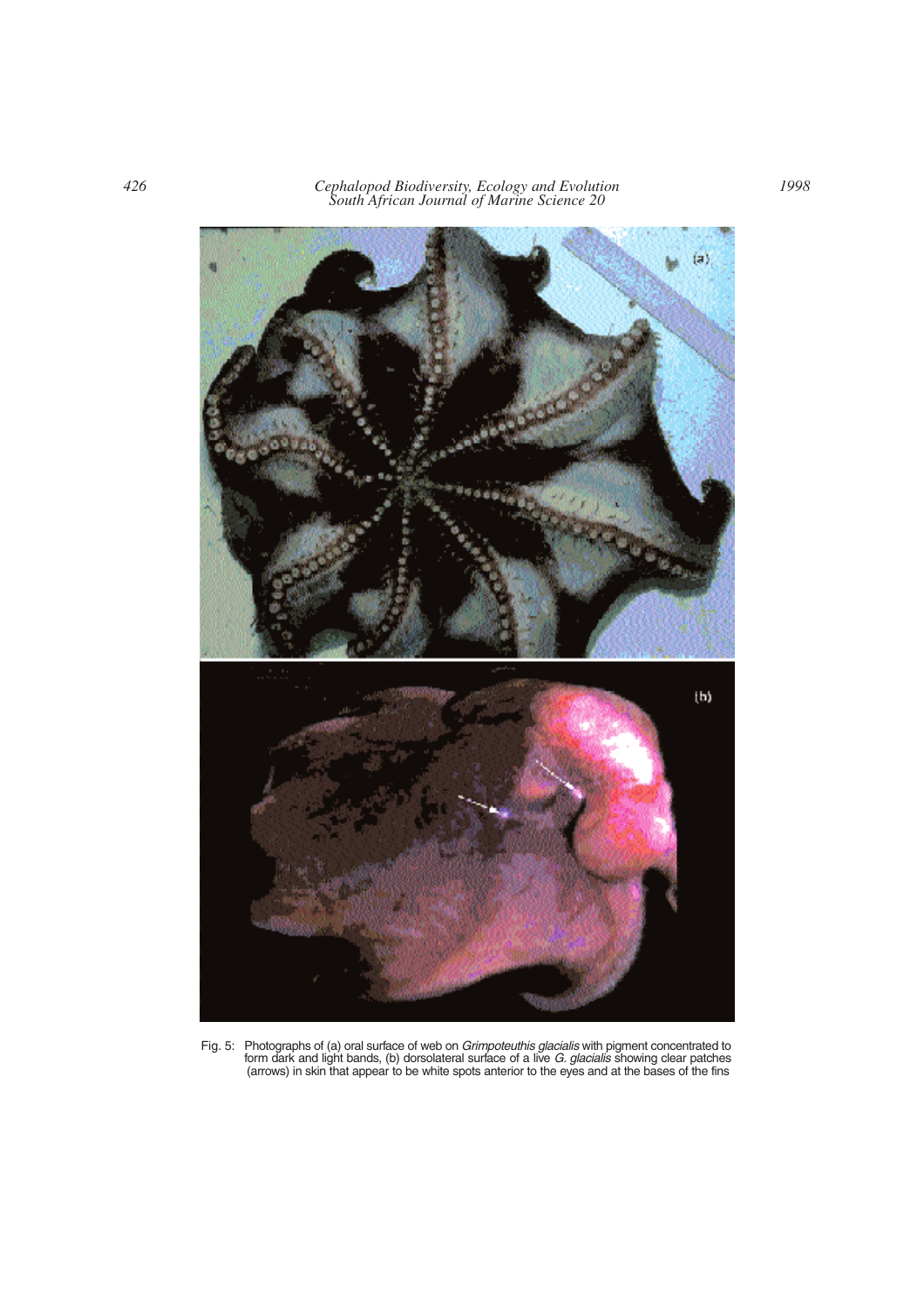that the horizontal plane for the benthic animal is visually important. Cirrates, like many deep-sea octopods, are characterized by a thick subcutaneous layer of gelatinous consistency. On the fresh specimens that were dissected, this gelatinous layer was transparent. The transparent subcutaneous layer may allow light that enters on the horizontal plane through the clear skin patches to enter the eyes through the ocular muscle gaps and to be detected by the horizontally concentrated retina indicated by the optic nerve bundles.

*Grimpoteuthis glacialis* was collected at eight stations, ranging in depth from 333 to 879 m. Although pelagic and benthopelagic trawling was conducted at similar depths in the same geographic areas, cirrates were collected only by bottom trawl. Shallower water was sampled thoroughly with the bottom trawl, but bottom trawling at greater depths was conducted only with the much smaller Agassiz beam trawl. A single station accounted for 40 of the 52 specimens, where *G. glacialis* was dominant in the captured nekton both numerically and by mass. At that station, at a depth of 785 m, the net came up filled with soft grey mud. Of the 40 specimens, 17 were mature males, 2 were mature females, 5 were immature males, 7 were immature females and 9 were juveniles.

Several animals swam in shipboard aquaria. Swimming was strongly reminiscent of that described by Vecchione and Young (1997) for *Grimpoteuthis* sp. near Hawaii. It consisted solely of fin-flapping, resulting in posterior motion with the arms and web trailing behind. Neither mantle-jetting nor medusoid locomotion with the arm/web complex was seen. Occasionally, a small individual would hover by gently sculling with its fins for less than a minute while its arms and web were spread horizontally. After brief periods of swimming, the negatively buoyant animals would settle to the bottom with the arms and web spread downwards. Unlike the incirrate octopods observed during the cruise, none of these cirrates crawled in the aquaria.

# **DISCUSSION**

The type locality for *Grimpoteuthis glacialis* is in the Palmer archipelago, near the present study area. The holotype was collected in a bottom trawl from a mud bottom 500 m deep. The current collections indicate that the type locality is indeed typical for the species. Because of the large number of shallow bottom trawls examined in which cephalopods, but not cirrates, were collected, *G. glacialis* probably does not usually venture into depths <333 m during the austral spring. However, it is impossible to infer a maximum depth for the species based on the present collections. Although the deeper tows with the Agassiz trawl failed to collect them, these finned octopods might avoid the compressed mouth opening of such gear. A preference for mud bottoms is supported by the extraordinary number of specimens collected in a trawl that was completely clogged with mud. This is believed to be the largest reported single sample of cirrates ever taken. The patchy distribution of the current animals, with maximum abundance in a habitat that is difficult to sample, indicates that the species may be more abundant than previously thought.

As noted by Vecchione and Young (1997), the morphology of *G. glacialis* is consistent with a lifestyle similar to that of *Grimpoteuthis* sp. observed *in situ* near Hawaii. Such a lifestyle would be primarily benthic, with occasional short periods of swimming. The absence of *G. glacialis* specimens from large benthopelagic and pelagic trawls made at the same localities as collected in bottom trawls is consistent with a lifestyle that is primarily benthic.

Very little is known about the behaviour of cirrate octopods. Observations on the behaviour of animals that have been dredged up from the deep and confined in aquaria are, of course, suspect. However, a few tentative behavioural hypotheses are considered worthy of presentation here. *Grimpoteuthis glacialis* appears to depend almost entirely on its fins for locomotion. This is similar to the mode of locomotion of other species of *Grimpoteuthis* (Vecchione and Young 1997), but different from that of other cirrates, such as *Opisthoteuthis* (Pereyra 1965, Vecchione and Roper 1991), *Stauroteuthis* (Vecchione and Young 1997) and *Cirroteuthis* (R. Villanueva, Instituto de Ciencias del Mar, Barcelona, pers. comm. 1996). Furthermore, although the pigment of *G. glacialis*is not organized into the complex chromatophores used by other cephalopods to alter their appearance (Hanlon and Messenger 1996), this species seems capable of limited behavioural polymorphism. The most distinctive colour patterns found were on the oral surface of the web, but the ability to form darker spots along the aboral surfaces of the arms and perhaps to alter the size of the clear patches in the skin also seem noteworthy. Currently, however, it is not clear what is the functional significance of this polymorphism.

The clear patches in the skin are intriguing. They are not homologous with the white spots on other octopods, which are created by leucophores in the skin (Packard and Hochberg 1977). As noted by Vecchione and Roper (1991), similar clear patches are found in the cirrate genus *Opisthoteuthis*. In the latter genus, they are more extensive, forming rows along the aboral surfaces of the arms and extending onto the mantle. From the present research, the most likely